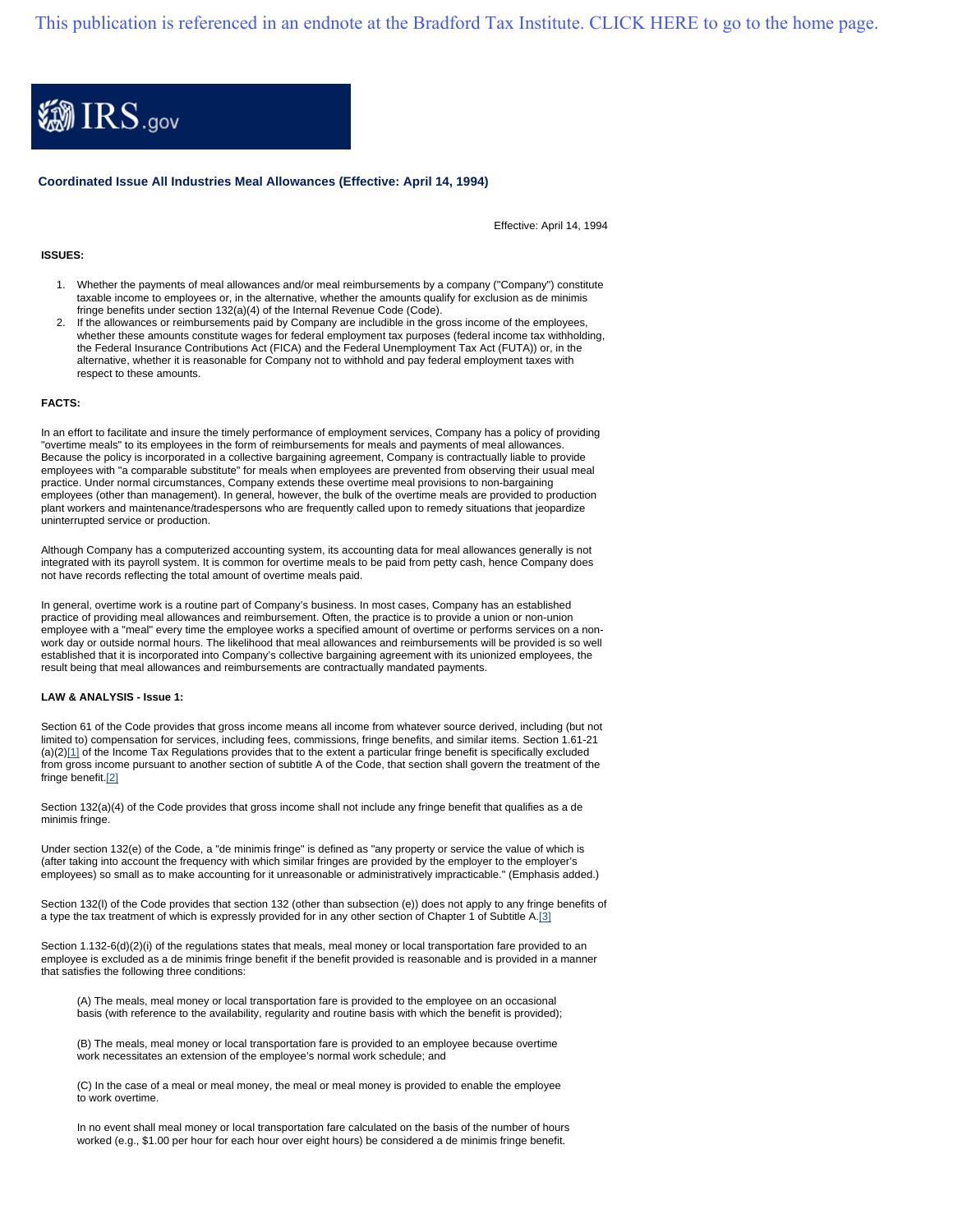In defining the term "de minimis fringe," section 132(e) directs the employer to take into account the "frequency" with which the benefits are provided to its employees before considering whether the value of the benefit is so small as to make accounting for it impracticable. Thus, frequency and value are separate elements for consideration. For example, if an employer provides an employee with a single annual benefit of \$1,000, the benefit has been provided occasionally. Because it is not small in value, however, it does not qualify for de minimis treatment under section 132 (e). Likewise, if an employer provides an employee with bus fare each work day, the benefit in the aggregate may not be great in value, but it is not de minimis because it violates the statutory directive that frequency is a relevant factor when determining whether the exclusion under section 132(a)(4) applies. See H.R. Rep. No. 861, 98th Cong., 2d Sess., at 1171 (1984), 1984-3 (Vol. 2) C.B. 425. Thus, in order to determine whether cash meal allowance or reimbursements provided by Company qualify as de minimis, it is necessary to determine the frequency with which the benefits are provided to employees in addition to determining whether the benefits are small in amount.

The issue of frequency is more specifically addressed in section 1.132-6(b)(1) of the regulations. It generally provides that the frequency with which similar fringes are

provided by the employer to employees is determined by reference to the frequency with which the employer provides the fringe to each individual employee. Section 1.132-6(b)(2). In other words, to measure frequency, it is necessary to consider the provision of benefits on an individual employee basis. This requirement that frequency must be measured by reference to how often a benefit is provided to each individual employee did not apply, however, to meals or meal money provided before January 1, 1989. For benefits provided in taxable years 1985 through 1988, the temporary regulations permitted employers to determine the frequency with which meals or meal money were provided to employees by reference to the frequency with which the employer provided de minimis fringes to employees as a group.[4] To illustrate, under the temporary regulations an employer was permitted to determine whether meal allowances were paid frequently by computing the average number of times these allowances were paid to employees (e.g. to all of its employees or a particular group of employees). Under the final regulations, use of this method for determining the frequency of "occasional meal money or local transportation fare" was eliminated and, therefore, frequency must be measured on an employee-by-employee basis for meals or meal money provided on or after January 1, 1989.

After determining the frequency with which the meals or meal money have been provided to employees, it is necessary to determine the value of the benefits. A "de minimis fringe" is any property or service the value of which is so small as to make accounting for it unreasonable or administratively impracticable. Section 132(e) of the Code. Section 132(e) is essentially a rule of administrative convenience for employers to permit them to exclude small, infrequent benefits, when the costs associated with treating these amounts as wages would exceed the nominal tax revenue generated. Whether a benefit is de minimis is determined by reference to the value of the benefits attributed to the individual employee and not whether the total amount of benefits provided by the employer to its employees is de minimis when compared to the employer's payroll, gross receipts, or total assets.

Examples in the legislative history confirm that section 132(e) was intended to exclude only those benefits that are provided infrequently and are so small that the employer cannot reasonably account for them:

For example, benefits which generally are excluded as de minimis fringes include the typing of a personal letter by a company secretary, occasional personal use of the company copying machine, monthly transit passes provided at a discount not exceeding \$15, ... **occasional supper money or taxi fare for employees because of overtime work**, and certain holiday gifts of property with low fair market value.

H.R. Rep. No. 861, 98th Cong., 2d Sess., at 1168 (1984), 1984-3 (Vol. 2) C.B. 422 (emphasis added).

. . . [T]he **frequency** with which any such benefits are offered may make the exclusion unavailable for that benefit, regardless of difficulties in accounting for the benefits. By way of illustration, the exclusion is not available if ...sandwiches are provided free-of-charge to employees on a regular basis.

**General Explanation of the Revenue Provisions of the Deficit Reduction Act of 1984**, Joint Committee on Taxation, 98th Cong., 2d Sess., at 859 (1984) (emphasis added).

Section 1.132-6(d)(2)(i) of the regulations, above, specifically address the example in the legislative history concerning "occasional supper money or taxi fare for employees because of overtime work". It states that meals, meal money or local transportation fare provided to an employee is excluded as a de minimis fringe benefit if the benefit provided is **reasonable** and is provided in a manner that satisfies three conditions. First, the benefit must be provided on an occasional basis. Second, it must be provided because overtime work necessitates an extension of the employee's normal work schedule. Finally, it must be provided to enable the employee to work overtime.

### **CONCLUSION - Issue 1:**

Meals or meal allowances are fringe benefits to be included in gross income under section 61 of the Code unless specifically excluded from gross income pursuant to another section of the Code.

To be excludable under section 132 (a)(4) of the Code, the meal allowances/reimbursements must be "de minimis" after taking into account the value and frequency of such payments. In order to be considered "de minimis", meal allowances/reimbursements must be reasonable, provided on an occasional basis, provided because overtime work necessitates an extension of the employee's normal work schedule, and provided to enable the employee to work. Sec. 1.132-6(d)(2)(i) of the regulations.

Whether a benefit is provided occasionally must be determined on a case-by-case basis, taking into consideration the availability, regularity and routine with which the benefit is provided. Examiners are advised to closely analyze union contracts and non-union policy statements for overtime meal policies. Accounting procedures must be reviewed and the audit trail fully developed (particularly with respect to Company's accounting classifications for "Overtime Meals" and "Meals and Lodging"). Examiners have successfully reconstructed the frequency with which overtime meals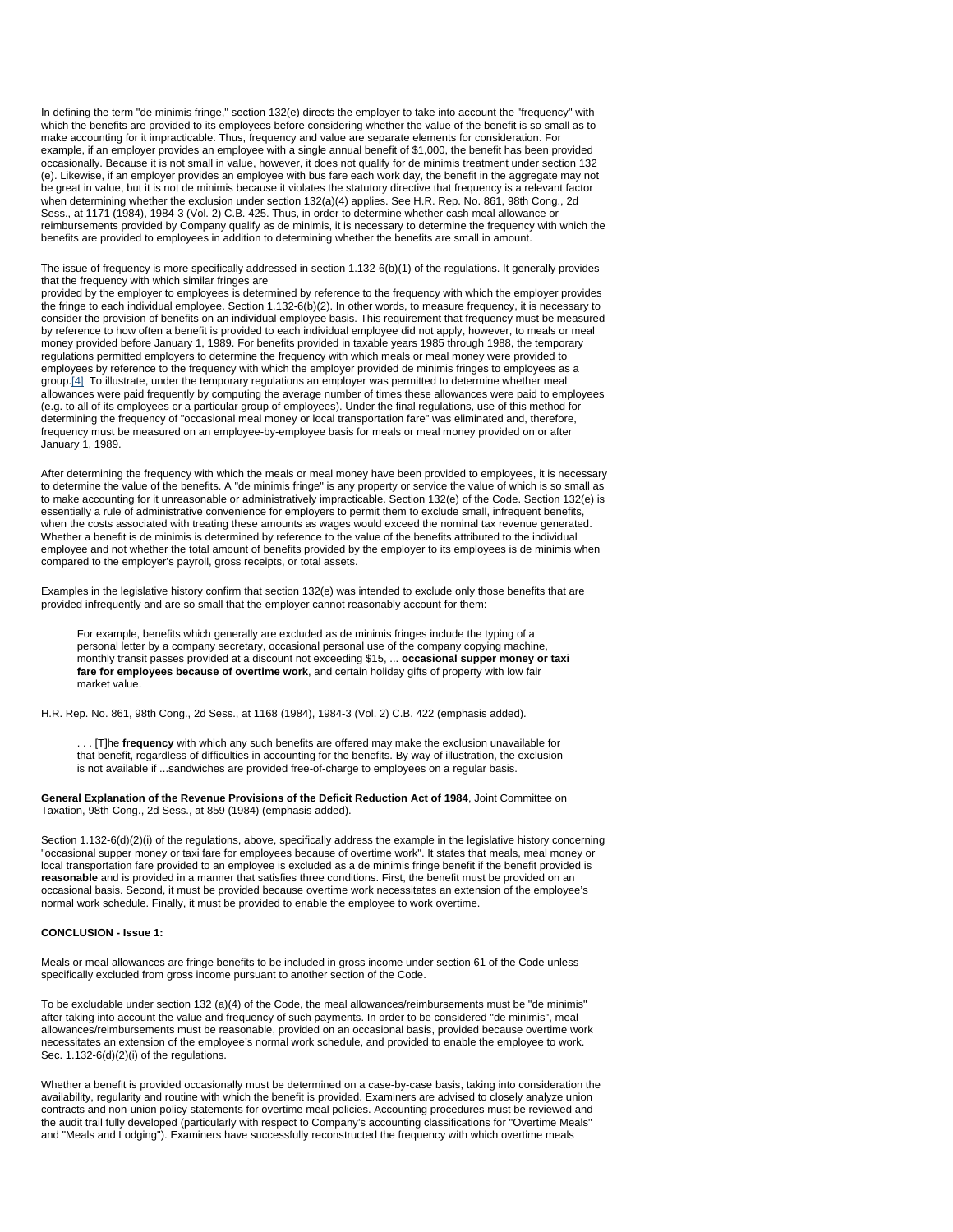allowances have been paid through examination of accounting, payroll, and personnel records, including statistical sampling of petty cash vouchers and payroll data (to project total overtime by employee and average cost of a meal allowance or reimbursement).

Assuming all the conditions of section 1.132-6(d)(2)(i) of the regulations are met, if an employee's receipt of meal money is dependent on the discretion of the employer, the meal money may be occasional and hence excludable under section 132(a)(4) of the Code. If it is the employer's policy to pay a meal allowance based upon a pre-identified factual pattern or pre-existing entitlement program or rule (written or unwritten), further analysis may be warranted to determine whether the employer's policy to provide meals is beyond that which would be considered "occasional" under the regulations.

For years prior to 1989, examiners should attempt to analyze these payments on an individual employee basis. In the event that records on an individual basis are unavailable or the employer can otherwise demonstrate that obtaining them is administratively difficult within the meaning of the regulations, analysis based on an aggregate group of employees is acceptable. After 1988, the regulations require that these payments be analyzed on an individual employee basis. Payments that do not fit within the exception for "occasional meal money" under section 1.132-6(d)(2) (i) of the final regulations or 1.132-6T(d)(2) of the temporary regulations are to be included in the gross income of the employee under section 61 of the Code.

# **LAW & ANALYSIS - Issue 2:**

Sections 3121(a), 3306(b), and 3401(a) of the Code and sections 31.3121(a)-1(b), 31.3306(b)-1(b), and 31.3401(a)-1 (a)(1) of the Employment Tax Regulations provide that, for purposes of FICA, FUTA, and federal income tax withholding, the term "wages" means all remuneration for employment with certain specified exceptions.

For purposes of FICA, FUTA and federal income tax withholding, sections 3121(a)(20), 3306(b)(16), and 3401(a)(19) of the Code, respectively, provide exceptions from the definition of "wages" for any benefit provided to an employee if at the time the benefit is provided it is reasonable to believe that the employee will be able to exclude the benefit from income under section 132. See also sections 31.3121(a)-1T, 31.3306(b)-1T, and 31.3401(a)-1T of the temporary regulations.

Section 1.61-21(a)(3) of the regulations provides that a fringe benefit provided in connection with the performance of services will be considered to have been provided as compensation for services.

Company may contend that even if the meal allowances and reimbursements it paid to its employee were taxable, there was no requirement that it pay and withhold employment taxes. Specifically, it may argue that the meals allowances and reimbursements are excepted from the definition of wages by virtue of sections 3121(a)(20), 3306(b) (16), and 3401(a)(19) of the Code, because it had a reasonable belief that the amounts would be excludable under section 132. Company may attempt to argue that its failure to withhold and pay employment taxes was reasonable due to the lack of clear guidance concerning "occasional" meal money.

The exclusion from wages found in sections 3121(a)(20), 3306(b)(16), and 3401(a)(19) of the Code is not triggered merely by an employer's assertion that it applies. If an employer seeks to rely on the exclusion, it is obligated, at minimum, to have

ascertained the applicable law and to have applied it to the particular facts. In this way, the existence of a reasonable belief for excluding the benefits is based on a reasoned judgment.

In **Commissioner v. Kowalski**, 434 U.S. 77 (1977), the Supreme Court held that New Jersey's cash reimbursements to its highway patrol officers for meals consumed while on patrol duty constituted income to the officers within the broad definition of gross income under section 61(a) of the Code, and, further, that those cash payments were not excludable under section 119 of the Code which relates to meals or lodging

furnished for the convenience of the employer. In so concluding, the Court traced the long history of the development of the convenience-of-the-employer doctrine. The Court explained that the doctrine is not a tidy one and that the phrase "convenience-of-the-employer" first appeared in O.D. 265, 1 C.B. 71 (1919). 434 U.S. at 84.

The Court continued by explaining that O.D. 514, which was issued the following year and extended the convenienceof-the-employer doctrine to cash payments for "supper money", created an exclusion from income based solely on an employer's characterization of a payment as noncompensatory. Id. at 85.

O.D. 514 provides:

"Supper money" paid by an employer to an employee, who voluntarily performs extra labor for his employer after regular business hours, such payment not being considered additional compensation and not being charged to the salary account, is considered as being paid for the convenience of the employer and for that reason does not represent taxable income to the employee.

The **Kowalski** Court concluded that Congress, through its recodification of the Code in 1954 and its enactment of section 119, unquestionably intended to overrule the reasoning behind rulings like O.D. 514 which rest on the employer's characterization of the nature of the payment. 434 U.S. at 92. However, the Court, in a footnote, declined to decide whether, notwithstanding section 119, other grounds for excluding "supper money" existed. 434 U.S. at 93 n.28.

In **Central Illinois Public Service Co. v. United States**, 435 U.S. 21 (1978), 1978-1 C.B. 310, the Supreme Court held that a \$1.40 lunch "reimbursement" paid to employees on non-overnight travel in 1963 was not wages subject to federal income tax withholding. The Court explained that the income tax issue was not before the Court and that the issue was whether the lunch reimbursements were or were not "wages" subject to withholding, even though it was unclear at the time whether these reimbursements might be held to constitute taxable income to employees under the Court's recent decision in Kowalski, supra. 435 U.S. 24. The Court observed that congressional "committee reports of the time [when the definition of `wages' was formulated] stated consistently that `wages' meant remuneration `if paid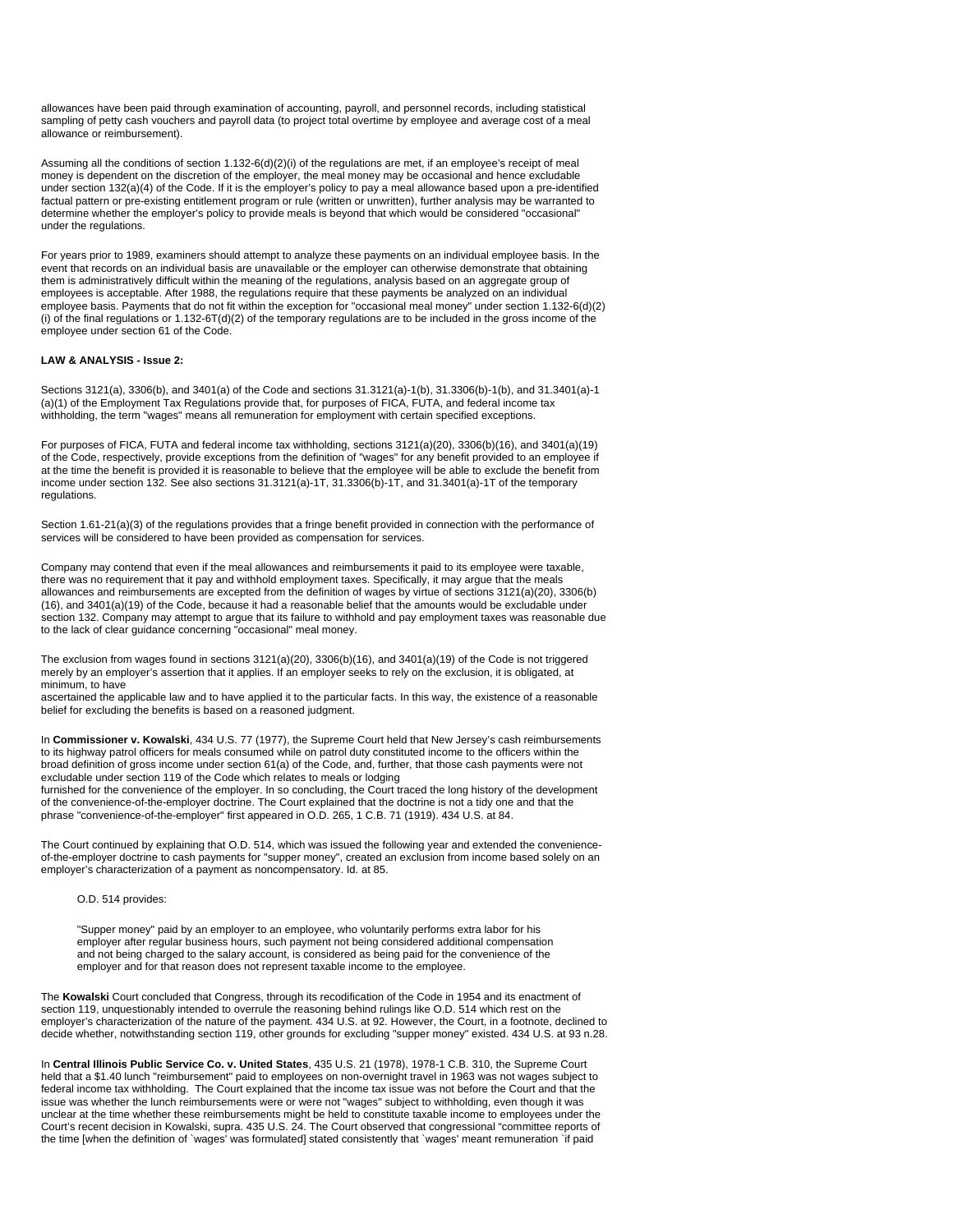for services performed by an employee for his employer." 435 U.S. at 27 (emphasis supplied by the Court). The Court pointed out that Congress "`in the interest of simplicity and ease of administration,' confined the obligation to withhold to salaries, wages, and other forms of compensation for personal services.'" Id.

This explanation by the Court recognizes that, even though the lunch reimbursements in Central Illinois were not "wages" under the circumstances, the term "wages" does include payments received by employees for the performance of services. For several years after the decision in Kowalski, Congress precluded the Service from issuing regulations or rulings altering the tax treatment of nonstatutory fringe benefits. Pub. L. 95-427, § 1 (1978); Pub. L. 96-167, § 1 (1979); Pub. L. 97-34, § 801 (1981).

Following the expiration of the moratorium extended by the Economic Recovery Tax Act of 1981, Pub. L. 97-34, Treasury announced that the Service, pending Congressional action, would refrain from issuing regulations or rulings in the area and, accordingly, would not change its existing administrative practice prior to January 1, 1985. On July 18, 1984, Congress enacted section 531 of the Deficit Reduction Act of 1984 (DEFRA), Pub. L. 98-369, that amended section 61(a) of the Code, effective January 1, 1985, to include "fringe benefits" in the definition of gross income.[5]

In addition, DEFRA added section 132 to the Code, which provides a statutory approach for determining which employer-provided benefits should be excluded from income. The corresponding change to the employment tax provisions resulted in the addition of sections 3121(a)(20), 3306(b)(16), and 3401(a)(19) to the Code. The legislative history accompanying the enactment of these provisions sets forth their purpose as follows:

[T]he conference agreement sets forth statutory provisions under which (1) certain fringe benefits provided by an employer are excluded from the recipient employee's gross income for Federal income tax purposes and from the wage base (and, if applicable, the benefit base) for purposes of income tax withholding, FICA, FUTA, and RRTA, and (2) any fringe benefit that does not qualify for exclusion under the bill and that is not excluded under another statutory fringe benefit provision of the Code is includible in gross income for income tax purposes, and in wages for employment tax purposes, at the excess of its fair market value over any amount paid by the employee for the benefit. The latter rule is confirmed by clarifying amendments to the Code sections 61(a), 3121(a), 3306(b), and 3401(a) and section 209 of the Social Security Act.

H.R. Rep. 861, 98th Cong., 2d Sess. 1169 (1984), 1984-3 (Vol. 2) C.B. 423. As a result of DEFRA, only if the employer reasonably believes that the fringe benefit will be excludable from the gross income of the employee under section 132 may the fringe benefit be excluded from wages for employment tax purposes. Otherwise, the allowance will be presumed to be income and subject to employment taxes. As previously discussed, the operative exclusion under section 132 with respect to "occasional" meal money is section 132(e) which defines de minimis fringe benefits. That Congress intended to address meal allowances and reimbursements by the DEFRA amendments is made clear in the committee report which states:

Since the statutory term "remuneration" is to be interpreted broadly to include compensation for services which have been performed, ...benefits (such as allowances for meals when the employee is not away from home overnight) which are not excluded under the provisions of this bill or other statutory provisions are subject to these employment taxes.

H.R. Rep. No. 432, 98th Cong., 2d Sess. 1609 (1984) (emphasis added). This explicit reference to the factual issue present in **Central Illinois** indicates that the issue of whether meal allowances and reimbursements could be treated as noncompensatory was finally resolved by the DEFRA amendments.

If Company had ascertained the applicable law, it would have determined that the general rule as a result of the DEFRA amendments is that remuneration includes cash meal allowances and reimbursements, unless the requirements of section 1.132-6(d)(2)(i) of the regulations are met. Accordingly, it is generally not reasonable for Company to believe that meal allowances which fail to meet the conditions for exclusion under section 132(a)(4) of the Code are excludable from wages for employment tax purposes, but the examiner should recognize a potential issue in close factual cases.

# **CONCLUSION - Issue 2:**

If the allowances paid by Company are includible in the gross income of the employees as determined under issue 1, the allowances constitute wages subject to withholding for purposes of the FICA, FUTA, and federal income tax withholding. Therefore, Company must withhold federal income tax and the employee portion of the FICA tax with respect to these payments. Additionally, Company must pay the employer portion of the FICA tax and any applicable FUTA tax related to the allowances paid.

- 1. Sections 1.61-2T and 1.132-1T through 1.132-8T, the temporary regulations concerning the taxation and valuation of fringe benefits and exclusions from gross income for certain fringe benefits, were published December 23, 1985 and were effective from January 1, 1985, to December 31, 1988 with respect to fringe benefits provided before January 1, 1989. The temporary regulations were replaced with final regulations, section 1.61-21 and sections 1.132-0 through 1.132-8, effective for benefits provided on or after January 1, 1989.
- 2. Section 119(a)(1) of the Code specifically excludes from gross income the value of employer-provided meals furnished to the employee (or the employee's spouse or dependents) for the convenience of the employer, but only if the meals are furnished on the business premises of the employer. Thus, to the extent meals furnished to an employee are excludable under section  $119(a)(1)$  of the Code, section  $1.61-21(a)(2)$  of the regulations provides that section 119(a)(1) will govern the tax treatment. See also section 1.61-2(d)(3) of the regulations. Section 119, however, is not applicable to Company's situation, because the exclusion under section 119 only applies to meals provided in-kind. See section 1.119-1(e) of the regulations. In Company's case, "overtime